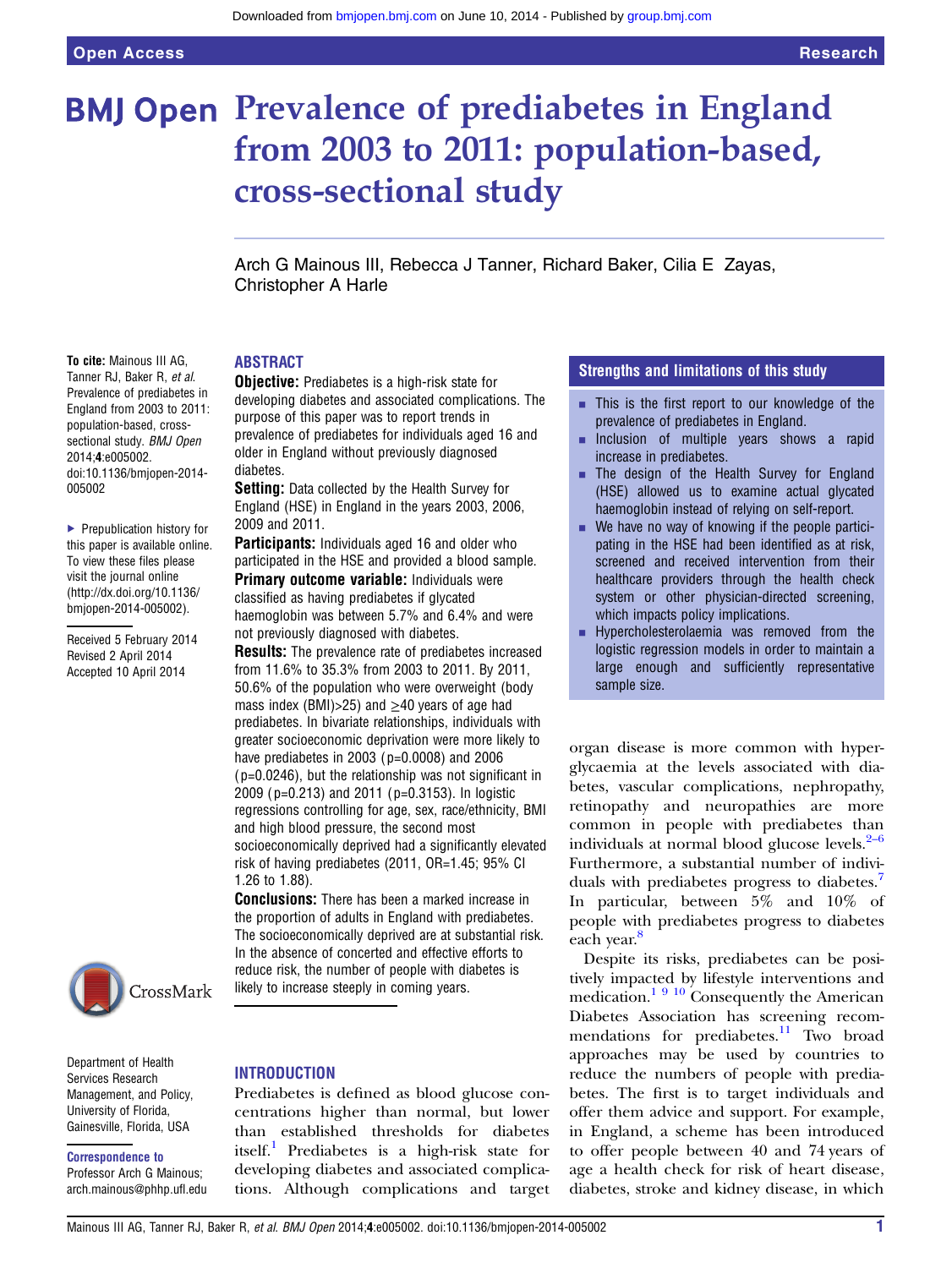those found to have impaired fasting glucose or impaired glucose tolerance are offered advice on reducing their risk. The scheme is controversial, however, since randomised trial evidence does not show that health checks reduce morbidity or mortality.<sup>12</sup> <sup>13</sup> There is also continuing debate about the extent to which medicine is extending the boundaries of illness through new definitions of disorders, with a consequent risk of treating more people than necessary.<sup>[14 15](#page-6-0)</sup> The second approach involves interventions at population level to influence diet and lifestyle. In England, a scheme has been introduced to encourage voluntary steps by the food industry to reduce levels of fat and sugar in food.<sup>[16](#page-6-0)</sup> However, the scheme has recently been criticised for being very modest and likely to have little impact.<sup>[17](#page-6-0)</sup>

Globally, diabetes has been increasing, as has inter-mediate hyperglycaemia.<sup>[18](#page-6-0)</sup> In the USA, the prevalence of prediabetes has been steadily increasing.[19](#page-6-0) The 2010 estimate of prediabetes among adults in the USA was 36.2%. The 2010 prevalence of prediabetes among adults in China was even higher at  $50.1\%$ .<sup>[20](#page-6-0)</sup> However, there has been no population-level prevalence estimate of trends in prediabetes among adults in England. Obtaining such estimates is critical to inform the ongoing debate about definitional boundaries of the illness and the value of interventions, such as the individual health checks and population-level programmes in England. Moreover, because diabetes is more prevalent among ethnic minorities and risk scores for diabetes in England include greater weight for being South Asian, it is important to understand the relationship between such risk factors and prediabetes. $21$ Therefore, in this study, we sought to determine prediabetes prevalence in England between 2003 and 2011.

#### **METHODS**

To assess prediabetes prevalence in England, we undertook an analysis of the Health Survey for England (HSE) in the years 2003, 2006, 2009 and 2011. At the time of the study, 2011 was the most recent available HSE data release. The HSE is sponsored by the Information Centre for Health and Social Care and the Department of Health. The HSE is an annual population-based survey that combines questionnaire-based answers with physical measurements and the analysis of blood samples. Samples are selected using a random probability sample, and every household address in England has the same probability of being selected each year. Owing to variation in sampling and the data collected each year, we were unable to examine data for each year between 2003 and 2011. The HSE provides different levels of weights for analysing different variables. For obtaining representative estimates of blood sample measures in the HSE, such as glycated haemoglobin (HbA1c), the survey designers recommend weighting analyses using the 'blood weight'. The blood weight is assigned to every HSE participant over the age of 16 who successfully provided a blood sample. Therefore, we used the 'blood weight' in our analysis. Use of weighting variables allows us to generalise from the sample to the adult population of England. The weighted sample size for 2003 was 7892. The weighted sample size for 2006 was 6385. The weighted sample size for 2009 was 2172. The weighted sample size for 2011 was 3690.

#### Previously diagnosed diabetes

The HSE defines previously diagnosed diabetes as having been told by a doctor that a patient had diabetes but excludes individuals who only had been diagnosed with gestational diabetes. For this study, we expanded this definition to also include individuals who did not recall being told by a doctor that they had diabetes but were currently on diabetic medications.

#### **Prediabetes**

We defined prediabetes among individuals without previously diagnosed diabetes using HbA1c cut-offs as speci-fied by the American Diabetes Association, 5.7–6.4%.<sup>[1](#page-6-0)</sup> This cut-off has been shown in a meta-analysis to be pre-dictive of progression to diabetes.<sup>[7](#page-6-0)</sup> We excluded individuals with previously diagnosed diabetes because the current glycaemic status of those patients may simply represent diabetes control.

#### Body mass index

Body mass index (BMI) was based on measured height and weight in the physical examination component of the HSE. BMI is computed as weight in kilograms divided by height in metres squared  $(\text{kg}/\text{m}^2)$ . BMI was defined according to standard methods, normal (less than 25), overweight (25–29.99) and obese (30 or greater).<sup>[23](#page-7-0)</sup> Missing data ranged from  $6\%$  to  $10\%$ depending on the year.

#### Race/ethnicity

The HSE collects ethnicity data by allowing respondents to select which racial/ethnic groups they identify with. There has been an evolution in how the HSE assesses ethnic origin. It has become increasingly detailed, increasing from 7 categories in 2003 to 18 categories in 2011. For this analysis, these categories were collapsed into four categories of interest: White, South Asian, Black and Mixed/other. Notably, South Asians have been identified as having a higher risk of developing type 2 diabetes mellitus.<sup>24</sup> However, the 2003 and  $200\overline{6}$ HSE do not distinguish South Asians from others of Asian descent. Therefore, for those years, we used Asian ethnicity (excluding Chinese, as it was included with 'other ethnic group') as a proxy for South Asian. For any given year, 1% or less of the data for this variable was missing.

#### **Deprivation**

The HSE includes the English Indices of Deprivation. The overall index of multiple deprivation (IMD) is a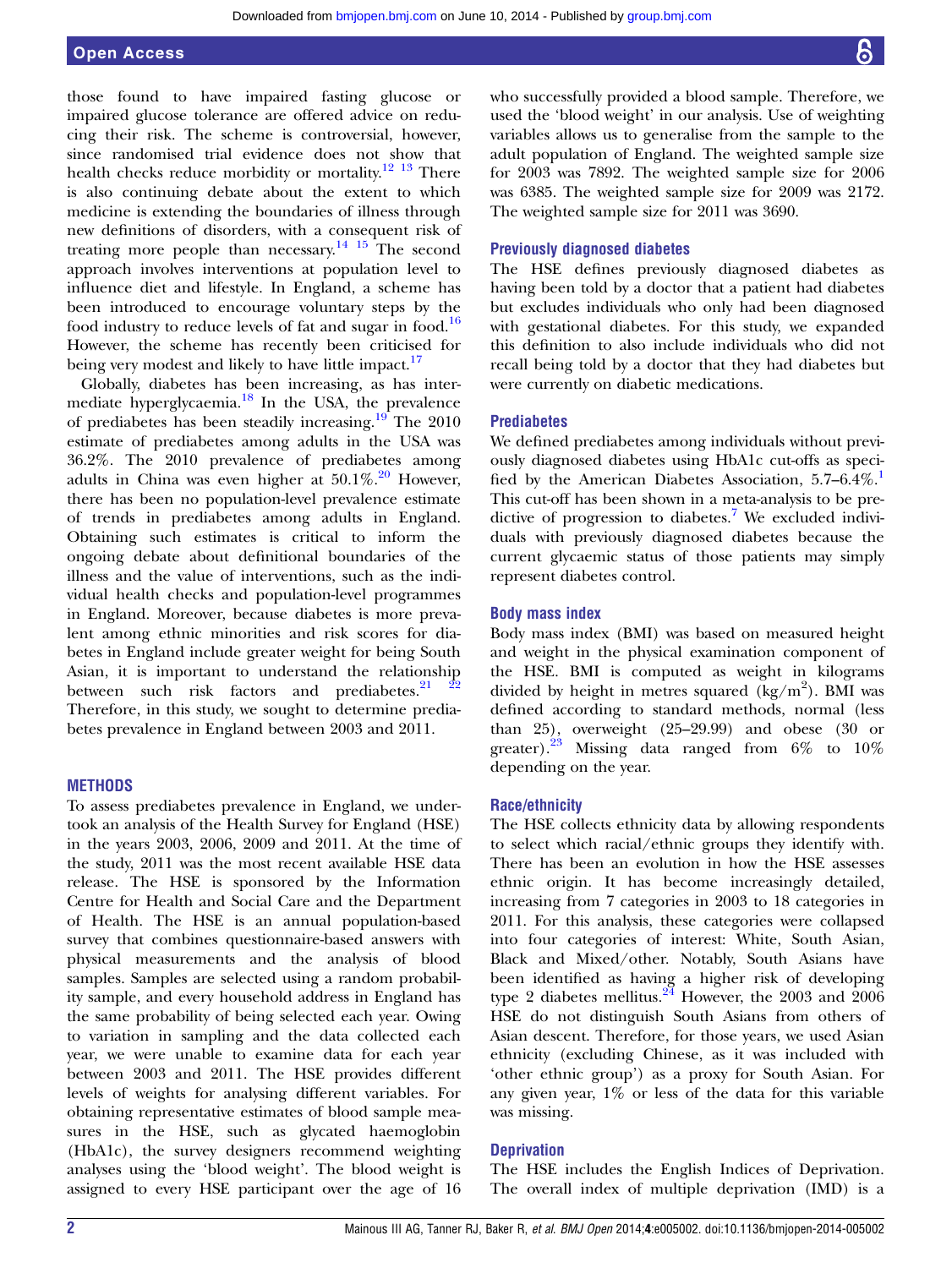composite index of relative deprivation at small area level, based on seven domains of deprivation: income, employment, health deprivation and disability, education, skills and training, barriers to housing and services, crime and disorder and living environment. The HSE collapses this index into quintiles, ranked in ascending order of deprivation score (quintile 1 being least deprived). The 2003 and 2006 HSE used the 2004 IMD. The 2009 HSE used the 2007 IMD. The HSE documentation did not state which year's IMD was used in the 2011 HSE. For this study, we assigned individuals to the deprivation quintile to which their household had been allocated. No data for this variable were missing.

#### Hypercholesterolaemia and hypertension

The HSE assessed individuals' report of a previous diagnosis by a doctor of hypercholesterolaemia and previous diagnosis of hypertension. Hypercholesterolaemia is defined in the HSE questionnaire as being told by a physician that their cholesterol level is higher than normal. Hypertension is defined in the HSE questionnaire as having physician diagnosed high blood pressure. These variables have been suggested as indicators that could drive screening for diabetes/prediabetes.<sup>[1](#page-6-0)</sup> Missing data for hypercholesterolaemia ranged between 57% and 67% in the 4 years studied. There was less than 1% in any year for hypertension.

### **Demographics**

Information on individuals' age and sex was available. We collapsed age into two groups, less than 40 years old and 40 years old or older. We split the population into these two groups because the National Health Service Health Check focuses on glycaemic testing for indivi-duals between 40 years and 74 years.<sup>[25](#page-7-0)</sup> There was no missing data for either sex or age.

#### Analysis

We used SAS V.9.2 (Cary, North Carolina, USA) for all analyses. Initially, we computed prevalence estimates for prediabetes among individuals aged 16 and older for each of the four time periods. We also computed the mean HbA1c among individuals without previously diagnosed diabetes for each of the four time periods. These two measures allowed us to assess the proportion of the population within a defined disease category as well as to examine any trends in the glycaemic level of the overall population.

First, we computed bivariate relationships between prediabetes and race/ethnicity, obesity, age, deprivation, previously diagnosed hypercholesterolaemia and previously diagnosed hypertension. Owing to the ordered nature of the five-category deprivation scale, statistical significance of the overall IMD was determined using the Wilcoxon Two-Sample test. All other variables were tested for statistical significance using  $\chi^2$  tests. We also computed multivariate relationships for prediabetes in 2003 and 2011 to examine consistency in predictors of

prediabetes over time. We computed logistic regression models on the 2003 and 2011 data to examine these potential predictors (age, sex, race/ethnicity, BMI, social deprivation, previous diagnosis of hypertension) of prediabetes. To maximise our sample size, we had to remove hypercholesterolaemia from the logistic regression models because its inclusion reduced the effective sample size by over 50%.

## RESULTS

The prevalence of previously diagnosed diabetes increased in each year. It rose from 3.55% in 2003 to 3.75% in 2006 to 4.49% in 2009 to 5.59% in 2011. Mean HbAlc among people who had never been diagnosed with diabetes by a physician also increased in each year of analysis. It rose from 5.23 in 2003, to 5.38 in 2006, to 5.54 in 2009, to 5.57 in 2011. Table 1 provides demographic information about the sample studied in each year.

Table 1 Weighted demographic characteristics of Health Survey for England respondents aged 16 and older who provided a blood sample and did not have diabetes for 2003, 2006, 2009 and 2011

| <b>Population characteristics,</b>                                                               |      |      |           |      |  |
|--------------------------------------------------------------------------------------------------|------|------|-----------|------|--|
| <b>England</b>                                                                                   | 2003 | 2006 | 2009      | 2011 |  |
| Gender (%)                                                                                       |      |      |           |      |  |
| Male                                                                                             | 48.5 | 48.6 | 48.3      | 48.3 |  |
| Female                                                                                           | 51.5 | 51.4 | 51.7      | 51.7 |  |
| Age (%)                                                                                          |      |      |           |      |  |
| $16 - 39$                                                                                        | 41.8 | 44.6 | 40.0      | 40.5 |  |
| $40+$                                                                                            | 58.2 | 55.4 | 60.0      | 59.5 |  |
| Ethnicity (%)                                                                                    |      |      |           |      |  |
| White                                                                                            | 92.6 | 90.5 | 92.2      | 85.3 |  |
| South Asian                                                                                      | 4.2  | 5.7  | 3.0       | 4.0  |  |
| <b>Black</b>                                                                                     | 1.6  | 1.9  | 2.9       | 3.0  |  |
| Mixed/other                                                                                      | 1.5  | 1.8  | 1.9       | 7.7  |  |
| Social deprivation index (%)                                                                     |      |      |           |      |  |
| Quintile 1 (least deprived)                                                                      | 21.6 | 20.6 | 18.9      | 20.1 |  |
| Quintile 2                                                                                       | 20.8 | 20.2 | 22.7      | 23.1 |  |
| Quintile 3                                                                                       | 20.7 | 22.3 | 21.6      | 21.0 |  |
| Quintile 4                                                                                       | 19.8 | 20.4 | 20.3      | 18.1 |  |
| Quintile 5 (most deprived)                                                                       | 17.0 | 16.5 | 16.5      | 17.7 |  |
| <b>BMI</b> (%)                                                                                   |      |      |           |      |  |
| <b>BMI</b> under 25                                                                              | 39.7 | 41.1 | 38.4      | 39.6 |  |
| BMI 25-25.99                                                                                     | 39.1 | 37.8 | 39.6      | 37.6 |  |
| BMI 30 or over                                                                                   | 21.2 | 21.2 | 22.1      | 22.8 |  |
| High-blood pressure (diagnosed, %)                                                               |      |      |           |      |  |
| High                                                                                             | 22.1 | 19.8 | 20.5      | 22.5 |  |
| Normal/low                                                                                       | 77.9 | 80.2 | 79.5      | 77.5 |  |
| Cholesterol level (diagnosed, %)                                                                 |      |      |           |      |  |
| High                                                                                             | 27.8 | 26.3 | <b>NA</b> | 27.0 |  |
| Low/normal                                                                                       | 72.2 | 73.7 | <b>NA</b> | 73.0 |  |
| Prediabetes (%)                                                                                  |      |      |           |      |  |
| Prediabetes                                                                                      | 11.6 | 20.4 | 32.6      | 35.3 |  |
| Normoglycaemia                                                                                   | 88.4 | 79.6 | 67.4      | 64.7 |  |
| BMI, body mass index (calculated as weight in kilograms divided<br>by height in metres squared). |      |      |           |      |  |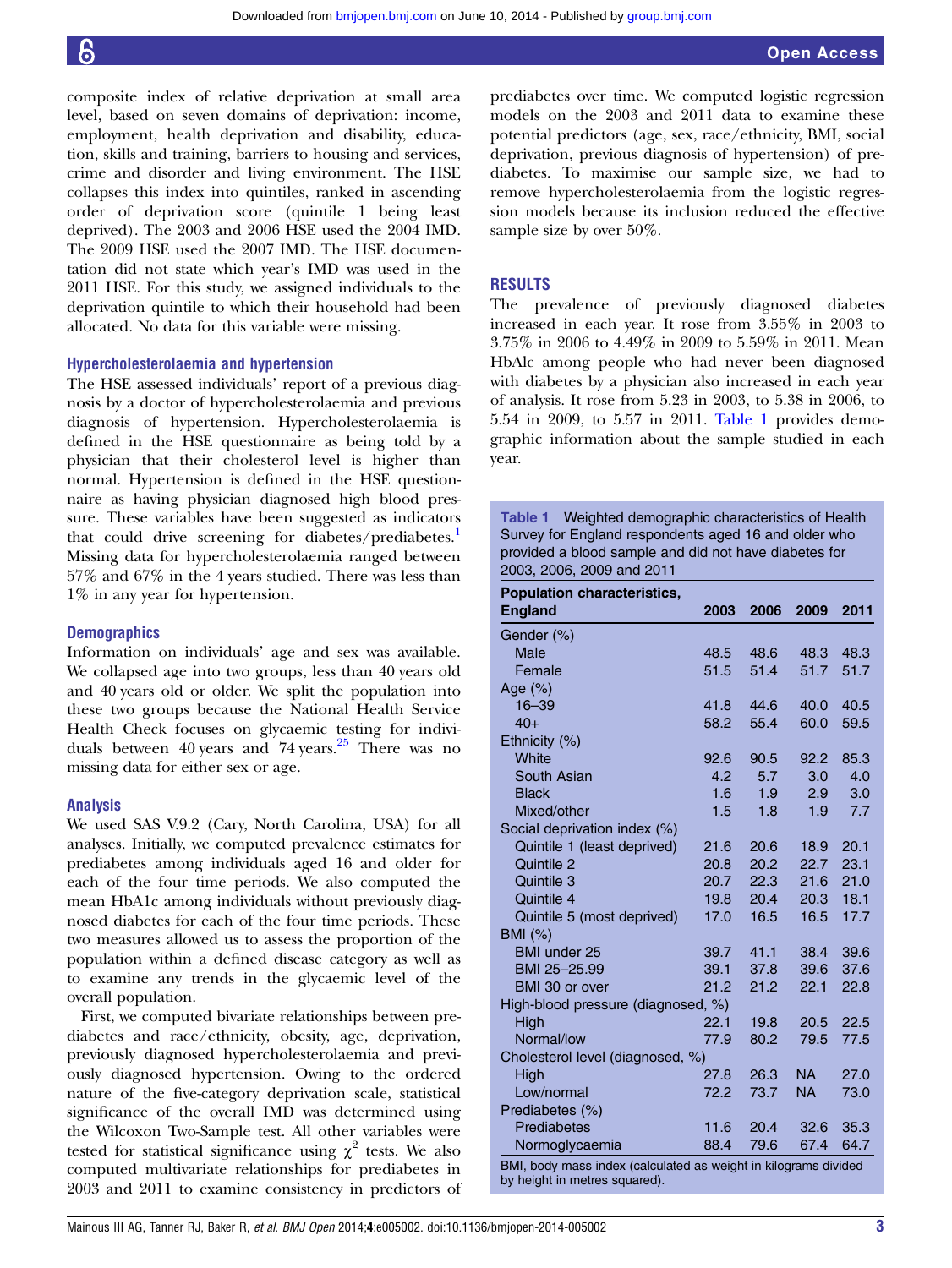# Open Access

The percentage of the sample that had prediabetes increased from 11.6% in 2003 to 35.3% in 2011 (figure 1). [Table 2](#page-4-0) shows the bivariate relationship between prediabetes, demographic variables and hypercholesteraemia and high blood pressure. There was no significant difference between men and women in any year. Social deprivation showed an impact in 2003 and 2006, but showed no impact in the 2009 and 2011 data. Age, overweight, obesity, blood pressure level and cholesterol level exhibited significant relationships to prediabetes. People who were overweight and at least 40 years old experienced more prediabetes than those under age 40 (fi[gure 2\)](#page-5-0).

[Table 3](#page-5-0) shows the ORs of the regression analysis for 2003 and 2011 data. The results for 2003 and 2011indicate similar significant predictors of prediabetes in both time periods including age, ethnicity, having a higher than normal BMI, diagnosed high blood pressure and socioeconomic deprivation.

#### **DISCUSSION**

The results of this study indicate that there has been an extremely rapid rise in the proportion of adults who meet the criteria for prediabetes. The most recent levels indicate more than a third of adults in England have this condition which puts them at high risk for developing diabetes. The levels of prediabetes varied by ethnic group, although all groups irrespective of BMI had a fifth or more of adults with prediabetes. In contrast, it was only for the second most deprived quintile that deprivation was associated with prediabetes.

This rapid rise in such a short period of time is particularly disturbing because it suggests that large changes on a population level can occur in a relatively short period of time. If there is no coordinated response to the rise in prediabetes, an increase in numbers of people with diabetes will ensue, with consequent increase in health expenditure, morbidity and cardiovascular mortality. These findings are particularly problematic given the strong association of prediabetes with overweight and obesity, given recent remarks by CMO Sally Davies that overweight and obesity has become the new normal in England.<sup>[26](#page-7-0)</sup> Therefore, the findings in this paper have important implications for the debate



Figure 1 Per cent of adult population with prediabetes in England by year. Vertical axis: percentage of adult population with prediabetes. Horizontal axis: year of survey.

on health checks and other public health interventions now taking place in England. The findings are also relevant to other countries considering how to respond to increasing levels of prediabetes. Some data indicate that lifestyle interventions for prediabetes can return individuals to normoglycaemia. $\frac{9}{9}$  10 Thus, it may be possible, although difficult, to try and create lifestyle changes to reverse this trend, although if heavy reliance is placed on individual-level interventions, it will be necessary to address concerns about the medicalisation of people's lives and lifestyles.<sup>[15](#page-6-0)</sup>

In view of the doubts about the effects of the health checks scheme, and if the population-level intervention in England, reliant on voluntary action by the food industry, has as little impact as its critics allege, prospects look poor for containing the rise in prediabetes and reducing the numbers of people who will go on to develop diabetes. An effective and determined programme of policies and actions is required. Other countries such as the USA and China, which face similar levels of prediabetes in their populations, need such programmes as well.

These findings point the way towards detecting prediabetes better. This could help identify more people who have prediabetes and enable interventions to be offered before it progresses to diabetes. A large percentage of those who have prediabetes fall outside of the current health check system's cut-off for intervention, but they still bear the increased risk of complications and progression to diabetes. Adjusting the range allows these people to receive the intensive lifestyle counselling that could help them make the changes needed to return to healthy glucose regulation.

Electronic medical records could also help with detecting patients who are at risk of having prediabetes. Algorithms are available that could weigh risk factors present at the visit along with historical data, and could prompt a physician to offer testing to patients who would most benefit.<sup>27</sup> Electronic medical records also make it easier for measures like social deprivation to be calculated and used for guiding risk assessment.

Is the rapid rise a real phenomenon or is it an artefact of the study's methods? The 2011 proportion of adults with prediabetes in England is relatively similar to the proportion of adults in the USA. However, the recent rise in prevalence in England from 2003 to 2011 was much more dramatic than that found in the USA over a similar time period. The HSE calibrated the HbA1c machines using the Diabetes Control and Complications Trial standards with no impact on measured concentrations. The mean HbA1c showed an upward shift for the entire population across the time period suggesting that increasing glycaemia is a population phenomenon. The rapid rise could also be related to the rate of increase in BMI, which rose at a faster rate in the late 1990s than in the early  $2000s$ .<sup>[28](#page-7-0)</sup> This is consistent with the numbers of people who had prediabetes but were at the lower end of the range for prediabetes. Ageing and obesity, two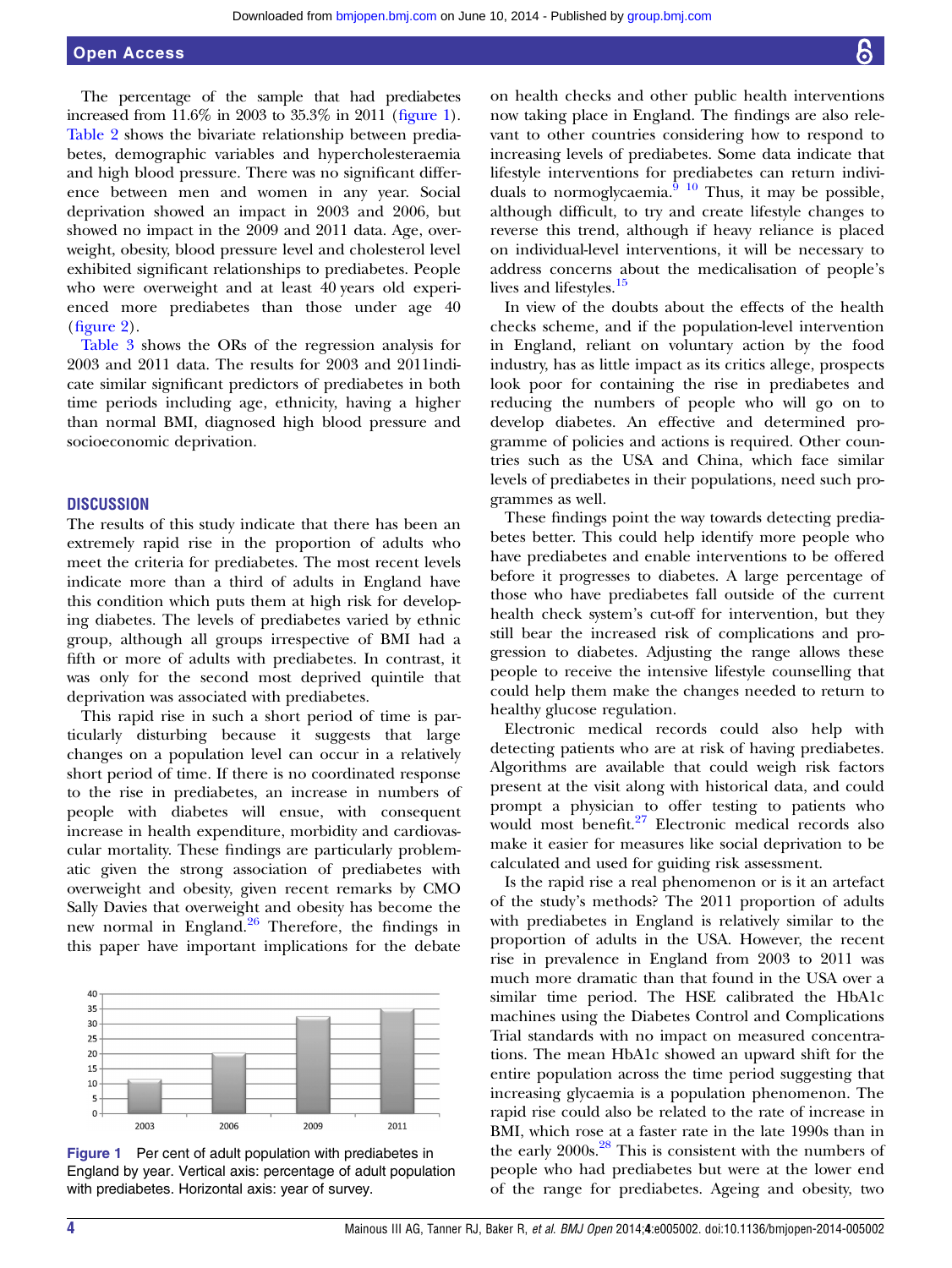<span id="page-4-0"></span>

| Table 2                | Bivariate relationships—percentage of prediabetes by demographic and medical characteristics for adult English population in 2003, 2006, 2009 and 2011 |                                                                 |                 |                     |                                                     |                 |                            |                                                     |                 |                            |                                                     |                 |
|------------------------|--------------------------------------------------------------------------------------------------------------------------------------------------------|-----------------------------------------------------------------|-----------------|---------------------|-----------------------------------------------------|-----------------|----------------------------|-----------------------------------------------------|-----------------|----------------------------|-----------------------------------------------------|-----------------|
|                        | <b>Prediabetic</b><br>2003                                                                                                                             | <b>Binomial</b><br>proportion<br>95% CI (%)<br>2003             | p Value<br>2003 | Prediabetic<br>2006 | <b>Binomial</b><br>proportion<br>95% CI (%)<br>2006 | p Value<br>2006 | <b>Prediabetic</b><br>2009 | <b>Binomial</b><br>proportion<br>95% CI (%)<br>2009 | p Value<br>2009 | <b>Prediabetic</b><br>2011 | <b>Binomial</b><br>proportion<br>95% CI (%)<br>2011 | p Value<br>2011 |
| Gender (%)             |                                                                                                                                                        |                                                                 |                 |                     |                                                     |                 |                            |                                                     |                 | 0.8773                     |                                                     |                 |
| Male                   | 11.2                                                                                                                                                   | 10.2 to 12.2                                                    | 0.31            | 20.4                | 19.0 to 21.8                                        | 0.9726          | 33.8                       | 30.9 to 36.6                                        | 0.265           | 35.5                       | 33.2 to 37.7                                        | 0.88            |
| Female                 | 11.9                                                                                                                                                   | 11.0 to 13.0                                                    |                 | 20.4                | 19.0 to 21.7                                        |                 | 31.5                       | 28.8 to 34.3                                        |                 | 35.2                       | 33.1 to 37.3                                        |                 |
| Age (%)                |                                                                                                                                                        |                                                                 |                 |                     |                                                     |                 |                            |                                                     |                 |                            |                                                     |                 |
| $16 - 39$              | 2.8                                                                                                                                                    | 2.2 to 3.4                                                      | < 0.0001        | 6.6                 | 5.7 to 7.5                                          | < 0.0001        | 14.2                       | 11.9 to 16.6                                        | < .0001         | 15.6                       | 13.8 to 17.5                                        | < 0.0001        |
| $40+$                  | 17.9                                                                                                                                                   | 16.8 to 19.0                                                    |                 | 31.5                | 30.0 to 33.1                                        |                 | 44.9                       | 42.2 to 47.6                                        |                 | 48.7                       | 46.6 to 50.8                                        |                 |
| Ethnicity (%)          |                                                                                                                                                        |                                                                 |                 |                     |                                                     |                 |                            |                                                     |                 |                            |                                                     |                 |
| White                  | 11.5                                                                                                                                                   | 10.8 to 12.3                                                    |                 | 19.7                | 18.7 to 20.7                                        |                 | 31.9                       | 29.9 to 34.0                                        |                 | 36.3                       | 34.6 to 38.0                                        |                 |
| South                  | 12.8                                                                                                                                                   | 9.2 to 16.3                                                     | 0.009           | 27.2                | 22.7 to 31.8                                        | < 0.0001        | 52.3                       | 40.2 to 64.4                                        | .001            | 39.2                       | 31.3 to 47.2                                        | 0.0001          |
| Asian                  |                                                                                                                                                        |                                                                 |                 |                     |                                                     |                 |                            |                                                     |                 |                            |                                                     |                 |
| <b>Black</b>           | 18.7                                                                                                                                                   | 12.0 to 25.5                                                    |                 | 34.7                | 26.3 to 43.1                                        |                 | 42.2                       | 29.9 to 54.4                                        |                 | 35.0                       | 26.0 to 44.0                                        |                 |
| Mixed/                 | 5.2                                                                                                                                                    | 1.2 to 9.2                                                      |                 | 14.5                | 8.1 to 21.0                                         |                 | 19.6                       | 7.3 to 31.8                                         |                 | 23.0                       | 18.1 to 27.9                                        |                 |
| other                  |                                                                                                                                                        |                                                                 |                 |                     |                                                     |                 |                            |                                                     |                 |                            |                                                     |                 |
| Social deprivation (%) |                                                                                                                                                        |                                                                 |                 |                     |                                                     |                 |                            |                                                     |                 |                            |                                                     |                 |
| Quintile 1 10.4        |                                                                                                                                                        | 8.9 to 11.8                                                     |                 | 19.7                | 19.8 to 24.2                                        |                 | 34.4                       | 32.6 to 41.6                                        |                 | 36.6                       | 36.1 to 42.7                                        |                 |
| (least)                |                                                                                                                                                        |                                                                 |                 |                     |                                                     |                 |                            |                                                     |                 |                            |                                                     |                 |
| deprived)              |                                                                                                                                                        |                                                                 |                 |                     |                                                     |                 |                            |                                                     |                 |                            |                                                     |                 |
| Quintile 2 11.4        |                                                                                                                                                        | 9.8 to 12.9                                                     |                 | 20.0                | 17.83 to 22.19                                      |                 | 32.3                       | 28.2 to 36.4                                        |                 | 35.3                       | 32.1 to 38.5                                        |                 |
| Quintile 3             | 11.5                                                                                                                                                   | 10.0 to 13.1                                                    | 0.0008          | 19.5                | 17.42 to 21.54                                      | 0.02            | 32.8                       | 28.6 to 37.1                                        | 0.21            | 32.2                       | 28.9 to 35.5                                        | 0.32            |
| Quintile               | 11.7                                                                                                                                                   | 10.1 to 13.3                                                    |                 | 20.8                | 18.58 to 22.99                                      |                 | 33.1                       | 28.7 to 37.5                                        |                 | 35.4                       | 31.8 to 39.0                                        |                 |
| $4, \%$                |                                                                                                                                                        |                                                                 |                 |                     |                                                     |                 |                            |                                                     |                 |                            |                                                     |                 |
| Quintile 5             | 13.4                                                                                                                                                   | 11.6 to 15.2                                                    |                 | 22.4                | 19.89 to 24.92                                      |                 | 30.2                       | 25.4 to 35.0                                        |                 | 37.4                       | 33.7 to 41.2                                        |                 |
| (most                  |                                                                                                                                                        |                                                                 |                 |                     |                                                     |                 |                            |                                                     |                 |                            |                                                     |                 |
| deprived)              |                                                                                                                                                        |                                                                 |                 |                     |                                                     |                 |                            |                                                     |                 |                            |                                                     |                 |
| BMI (%)                |                                                                                                                                                        |                                                                 |                 |                     |                                                     |                 |                            |                                                     |                 |                            |                                                     |                 |
| 25 or                  | 6.1                                                                                                                                                    | 5.3 to 7.0                                                      |                 | 12.8                | 11.5 to 14.1                                        |                 | 22.1                       | 19.2 to 25.1                                        |                 | 25.9                       | 23.6 to 28.3                                        |                 |
| less*                  |                                                                                                                                                        |                                                                 |                 |                     |                                                     |                 |                            |                                                     |                 |                            |                                                     |                 |
| 25-29.99               | 11.2                                                                                                                                                   | 10.0 to 12.3                                                    | 0.0001          | 21.6                | 19.9 to 23.3                                        | 0.0001          | 33.8                       | 30.5 to 37.1                                        | 0.0001          | 37.6                       | 35.0 to 40.3                                        | 0.0001          |
| 30 and                 | 19.9                                                                                                                                                   | 17.9 to 21.9                                                    |                 | 29.8                | 27.3 to 32.3                                        |                 | 44.2                       | 39.6 to 48.9                                        |                 | 47.9                       | 44.3 to 51.4                                        |                 |
| over                   |                                                                                                                                                        |                                                                 |                 |                     |                                                     |                 |                            |                                                     |                 |                            |                                                     |                 |
|                        | High blood pressure (diagnosed, %)                                                                                                                     |                                                                 |                 |                     |                                                     |                 |                            |                                                     |                 |                            |                                                     |                 |
| High                   | 20.9                                                                                                                                                   | 19.0 to 22.8                                                    | < 0.0001        | 33.3                | 30.7 to 25.9                                        | < 0.0001        | 47.5                       | 42.9 to 52.2 $< 0.0001$                             |                 | 52.9                       | 49.6 to 56.3                                        | < 0.0001        |
| Low/                   | 8.9                                                                                                                                                    | 8.2 to 9.7                                                      |                 | 17.2                | 16.2 to 18.2                                        |                 | 28.8                       | 26.6 to 30.9                                        |                 | 30.2                       | 28.5 to 31.9                                        |                 |
| normal                 |                                                                                                                                                        |                                                                 |                 |                     |                                                     |                 |                            |                                                     |                 |                            |                                                     |                 |
|                        | Cholesterol level (diagnosed, %)                                                                                                                       |                                                                 |                 |                     |                                                     |                 |                            |                                                     |                 |                            |                                                     |                 |
| High                   | 21.5                                                                                                                                                   | 18.5 to 24.5                                                    | < 0.0001        | 38.5                | 34.6 to 42.4                                        | < 0.0001        | $NA^*$                     | $NA^*$                                              |                 | 57.0                       | 51.8 to 61.2 < 0.0001                               |                 |
| Low/                   | 14.6                                                                                                                                                   | 13.1 to 16.3                                                    |                 | 27.9                | 25.7 to 30.0                                        |                 | NA*                        | NA*                                                 |                 | 40.8                       | 38.0 to 43.7                                        |                 |
| normal                 |                                                                                                                                                        | $\mathbf{u}$ and $\mathbf{v}$ and $\mathbf{v}$ and $\mathbf{v}$ |                 |                     |                                                     |                 |                            |                                                     |                 |                            |                                                     |                 |

\*Cholesterol level was not available for 2009 Health Survey for England data.

BMI, body mass index; NA, not applicable.

ප

**Open Access** Open Access

Downloaded the first one of the 10, 2014 - Published by [group.bmj.com](http://group.bmj.com/)Downloaded from the  $\alpha$ 

Downloaded from bmjopen.bmj.com on June 10, 2014 - Published by group.bmj.com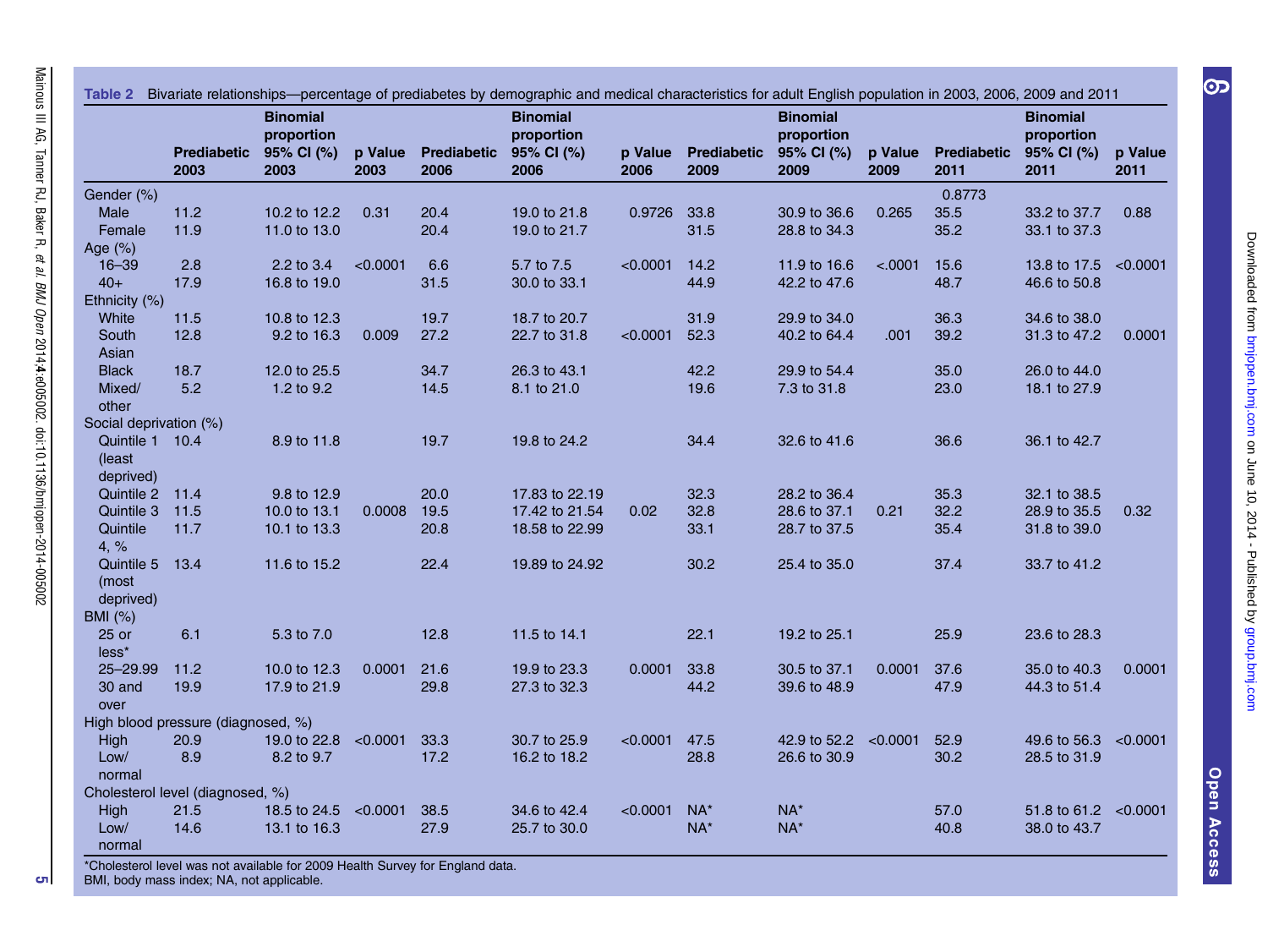<span id="page-5-0"></span>Open Access



# **Percentage of Prediabetes By BMI and Age**

Figure 2 Percentage of prediabetes by body mass index (BMI) and age. Vertical axis: percentage of adult population with prediabetes. Horizontal axis: BMI level and age. Year indicators (below).

factors known to be related to hyperglycaemia, may have a lagged effect on the population prevalence of prediabetes but not a clear positive correlation with similar increases over time. In this study, the proportion of the

population with a BMI of 30 or higher exhibited a slight increase, but not enough to fully explain the corresponding rise during prediabetes among that time. The proportion of the population aged 40 and older also

|                                 | 2003                           | 2011                           |  |
|---------------------------------|--------------------------------|--------------------------------|--|
| <b>Variable</b>                 | OR (95% CI)                    | OR (95% CI)                    |  |
| Gender                          |                                |                                |  |
| Female                          | 1.00                           | 1.00                           |  |
| Male                            | $0.96$ (0.83 to 1.12)          | 1.07 (0.91 to 1.25)            |  |
| Age, years                      |                                |                                |  |
| $16 - 39$                       | 1.00                           | 1.00                           |  |
| $40+$                           | 6.82 (5.39 to 8.73)            | 4.871 (4.05 to 5.89)           |  |
| <b>Ethnicity</b>                |                                |                                |  |
| White                           | 1.00                           | 1.00                           |  |
| South Asian                     | 1.98 (1.36 to 2.83)            | 1.67 (1.12 to 2.50)            |  |
| <b>Black</b>                    | 2.28 (1.29 to 3.88)            | 1.45 (0.92 to 2.27)            |  |
| Mixed/other                     | $0.97$ (0.37 to 2.10)          | 0.80 (0.57 to 1.11)            |  |
| <b>BMI</b>                      |                                |                                |  |
| Less than 25                    | 1.00                           | 1.00                           |  |
| $25 - 29.99$                    | 1.41 $(1.16 \text{ to } 1.72)$ | 1.21 $(1.00 \text{ to } 1.45)$ |  |
| 30 or over                      | 2.62 (2.13 to 3.22)            | 1.71 $(1.39 \text{ to } 2.11)$ |  |
| High blood pressure diagnosis   |                                |                                |  |
| Normal/low                      | 1.00                           | 1.00                           |  |
| <b>High</b>                     | 1.59 (1.35 to 1.87)            | 1.60 (1.33 to 1.92)            |  |
| Social deprivation              |                                |                                |  |
| First quintile (least deprived) | 1.00                           | 1.00                           |  |
| Second quintile                 | 1.23 (0.97 to 1.56)            | 0.92 (0.72 to 1.17)            |  |
| Third quintile                  | 1.17 (0.92 to 1.49)            | 1.11 (0.86 to 1.42)            |  |
| Fourth quintile                 | 1.62 (1.26 to 2.07)            | 1.45 (1.21 to 1.88)            |  |
| Fifth quintile                  | 1.13 $(0.89 \text{ to } 1.43)$ | 1.00 (0.79 to 1.26)            |  |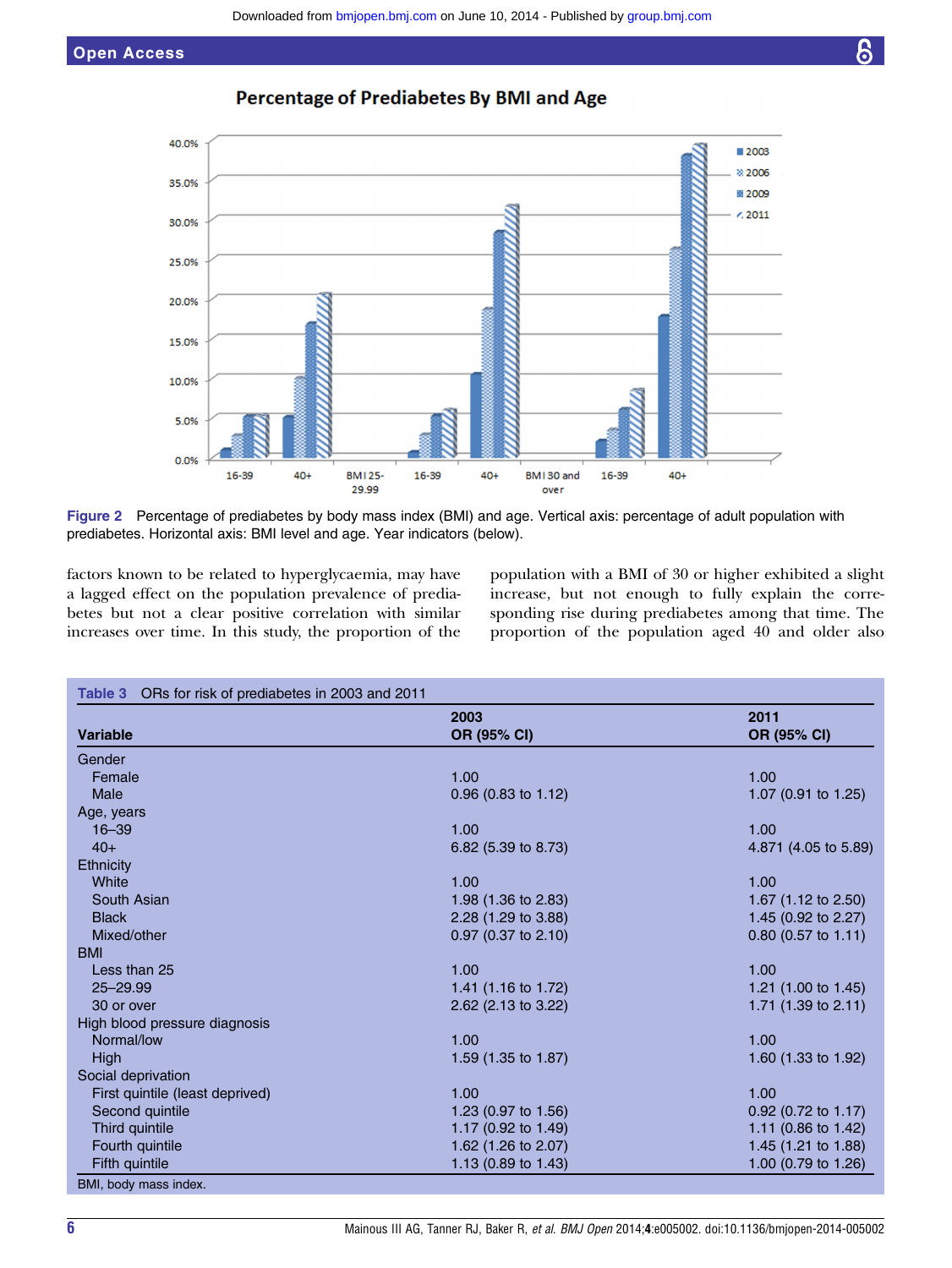<span id="page-6-0"></span>only slightly increased between 2003 and 2011, indicating that the effect we are seeing on the data is not due to an aging population during that time frame.

## **Limitations**

The design of the HSE allowed us to examine actual HbA1c instead of relying on self-report. However, we have no way of knowing if the people participating in the HSE had been identified as at risk, screened and received intervention from their healthcare providers through the health check system or other physiciandirected screening. While this does not change the population prevalence, it does potentially affect the policy implications. However, given that the health check system does not utilise the ADA range for prediabetes, we feel that the policy implications are still present for at least a portion of the population identified in this study as having prediabetes.

The second major limitation is the removal of the measure of hypercholesterolaemia from the logistic regression models. However, we feel that excluding this variable from the models strengthens the conclusions we are able to draw from the models, as it provided for a significantly larger and more representative sample.

The third limitation of this study is that the 2003 data predate the pay for performance scheme in the UK, and this could have an impact on interpretation of these findings. However, for those without a diagnosis of diabetes the number of people on the quality outcomes framework (QOF) registers is much less than expected, as is the case for the number of patients on the QOF register for obesity. Practices are not being successful in identifying most people with obesity. This may be explained to some extent by the pressure on time and resources.

## **CONCLUSION**

In conclusion, there has been a marked increase in the proportions of adults in England with prediabetes. Although affecting all groups in the population, minority ethnic groups are particularly affected, as are the socioeconomically deprived. In the absence of concerted and effective efforts to reduce risk, the number of people with diabetes is likely to increase steeply in coming years.

Collaborators From the Department of Health Services Research, Management and Policy (AGM, RJT, CEZ, CAH) and the Department of Community Health and Family Medicine (AGM), University of Florida and the Department of Health Sciences, University of Leicester (RB).

Contributors AGM, RJT, RB, CEZ and CAH participated in study concept and design, analysis and interpretation of data, critical revision of the manuscript for important intellectual content. RJT participated in acquisition of data. AGM, RJT and RB participated in drafting of the manuscript. AGM, RB and RJT participated in statistical analysis. AGM obtained funding, participated in administrative, technical or material support and study supervision.

Funding This work was supported by US Department of Defense grant contract W81XWH-11-2-0164.

Competing interests None.

Provenance and peer review Not commissioned; externally peer reviewed.

Data sharing statement Health Survey for England (HSE) data are made available on the Internet. They are public use de-identified data files.

Open Access This is an Open Access article distributed in accordance with the Creative Commons Attribution Non Commercial (CC BY-NC 3.0) license, which permits others to distribute, remix, adapt, build upon this work noncommercially, and license their derivative works on different terms, provided the original work is properly cited and the use is non-commercial. See: [http://](http://creativecommons.org/licenses/by-nc/3.0/) [creativecommons.org/licenses/by-nc/3.0/](http://creativecommons.org/licenses/by-nc/3.0/)

#### **REFERENCES**

- 1. American Diabetes Association. Diagnosis and classification of diabetes mellitus. Diabetes Care 2012;35:S64–71.
- 2. Ford ES, Zhao G, Li C. Pre-diabetes and the risk for cardiovascular disease: a systematic review of the evidence. J Am Coll Cardiol 2010;55:1310–17.
- 3. Cheng YJ, Gregg EW, Geiss LS, et al. Association of A1C and fasting plasma glucose levels with diabetic retinopathy prevalence in the US population implications for diabetes diagnostic thresholds. Diabetes Care 2009;32:2027–32.
- 4. Nathan DM, Chew E, Christophi CA, et al. The prevalence of retinopathy in impaired glucose tolerance and recent-onset diabetes in the Diabetes Prevention Program. Diabetic Med 2007;24: 137–44.
- 5. Ziegler D, Rathmann W, Dickhaus T, et al. Prevalence of polyneuropathy in pre-diabetes and diabetes is associated with abdominal obesity and macroangiopathy: the MONICA/KORA Augsburg Surveys S2 and S3. Diabetes Care 2008;31: 464–9.
- 6. Plantinga LC, Crews DC, Coresh J, et al. Prevalence of chronic kidney disease in US adults with undiagnosed diabetes or prediabetes. Clin J Am Soc Nephrol 2010;5:673–82.
- 7. Morris DH, Khunti K, Achana F, et al. Progression rates from HbA (1c) 6.0–6.4% and other prediabetes definitions to type 2 diabetes: a meta-analysis. Diabetologia 2013;56:1489–93.
- Tabak AG, Herder C, Rathmann W, et al. Prediabetes: a high-risk state for diabetes development. Lancet 2012;379: 2279–90.
- 9. Perreault L, Pan Q, Mather KJ, et al. Effect of regression from prediabetes to normal glucose regulation on long-term reduction in diabetes risk: results from the Diabetes Prevention Program Outcomes Study. Lancet 2012;379:2243–51.
- 10. Schellenberg ES, Dryden DM, Vandermeer B, et al. Lifestyle interventions for patients with and at risk for type 2 diabetes: a systematic review and meta-analysis. Ann Intern Med 2013;159:543–51.
- 11. Assoc AD. Standards of medical care in diabetes-2013. Diabetes Care 2013;36:S11–66.
- 12. Krogsboll LT, Jorgensen KJ, Larsen CG, et al. General health checks in adults for reducing morbidity and mortality from disease: cochrane systemic review and meta-analysis. BMJ 2012;345: e7191.
- 13. McCartney M. Too Much Medicine where's the evidence for NHS health checks? BMJ 2013;347:f5834.
- 14. Glasziou P, Moynihan R, Richards T, et al. Too much medicine; too little care. BMJ 2013;347:f4247.
- 15. Heath I. Overdiagnosis: when good intentions meet vested interests  $-$ an essay by Iona Heath.  $BMJ$  2013;347:f6361.
- 16. Gilmore AB, Savell E, Collin J. Public health, corporations and the new responsibility deal: promoting partnerships with vectors of disease? J Public Health 2011;33:2–4.
- 17. UK Faculty of Public Health. Responsibility deal pledge on fat is a drop in the ocean, 2013. [http://www.fph.org.uk/responsibility\\_deal\\_](http://www.fph.org.uk/responsibility_deal_pledge_on_fat_is_a_drop_in_the_ocean) [pledge\\_on\\_fat\\_is\\_a\\_drop\\_in\\_the\\_ocean](http://www.fph.org.uk/responsibility_deal_pledge_on_fat_is_a_drop_in_the_ocean) (accessed 6 Nov 2013).
- 18. Danaei G, Finucane MM, Lu Y, et al. National, regional, and global trends in fasting plasma glucose and diabetes prevalence since 1980: systematic analysis of health examination surveys and epidemiological studies with 370 country-years and 2.7 million participants. Lancet 2011;378:31–40.
- 19. Bullard KM, Saydah SH, Imperatore G, et al. Secular changes in US prediabetes prevalence defined by hemoglobin A1c and fasting plasma glucose: National Health and Nutrition Examination Surveys, 1999–2010. Diabetes Care 2013;36:2286–93.
- 20. Xu Y, Wang LM, He J, et al. Prevalence and control of diabetes in Chinese adults. JAMA 2013;310:948–58.
- 21. Chiu M, Austin PC, Manuel DG, et al. Comparison of cardiovascular risk profiles among ethnic groups using population health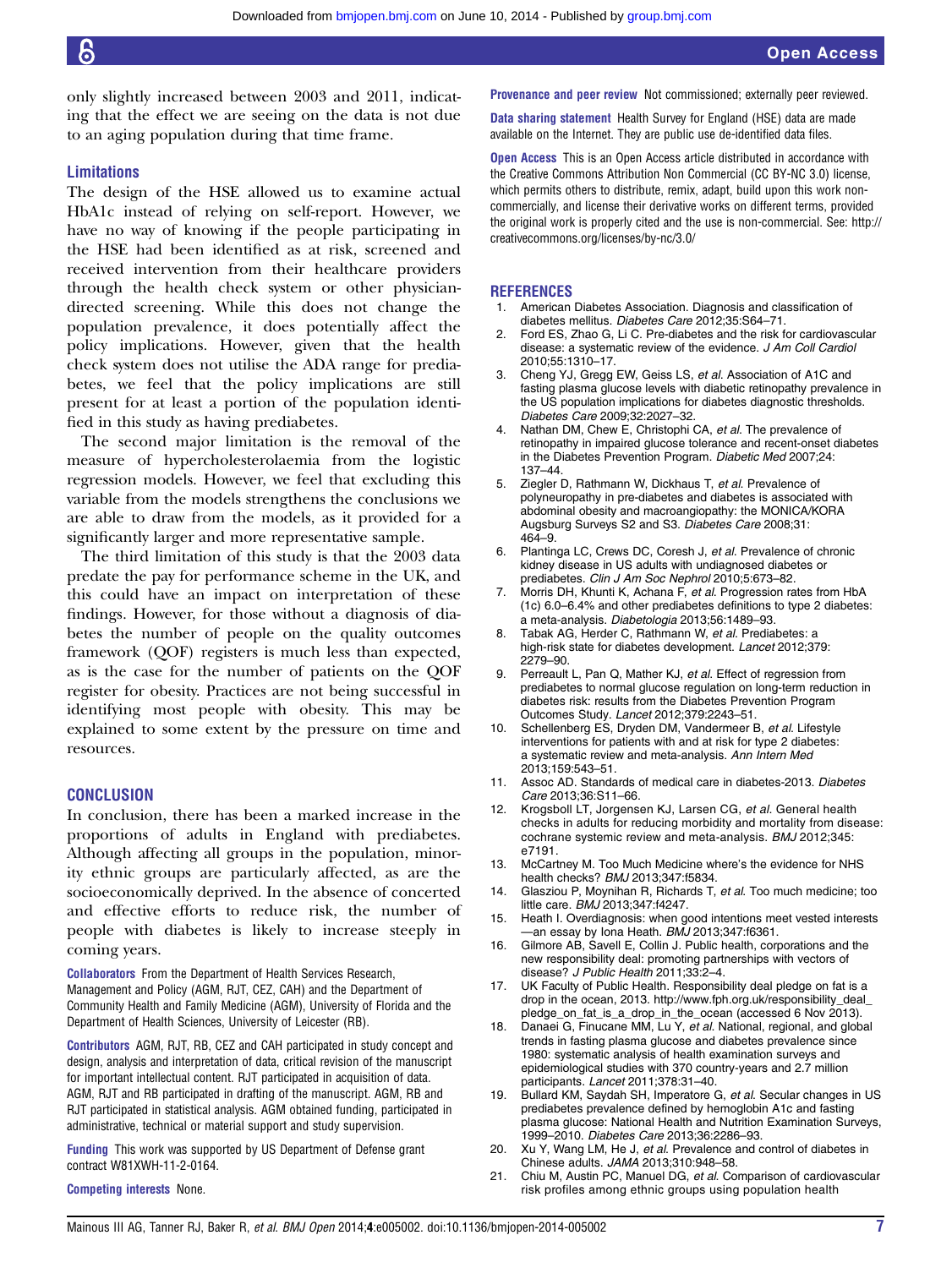<span id="page-7-0"></span>surveys between 1996 and 2007. Can Med Assoc J 2010;182: E301–10.

- 22. McNeely MJ, Boyko EJ. Type 2 diabetes prevalence in Asian Americans. Diabetes Care 2004;27:66–9.
- 23. Donato KA, Pi-Sunyer FX, Becker DM, et al. Executive summary of the clinical guidelines on the identification, evaluation, and treatment of overweight and obesity in adults. Arch Intern Med 1998;158:1855–67.
- 24. Gholap N, Davies M, Patel K, et al. Type 2 diabetes and cardiovascular disease in South Asians. Prim Care Diabetes 2011;5:45–56.
- 25. Public Health England. NHS Health Check Implementation review and action plan, 2013. [https://http://www.gov.uk/government/](https://http://www.gov.uk/government/publications/nhs-health-check-implementation-review-and-action-plan)

[publications/nhs-health-check-implementation-review-and-action](https://http://www.gov.uk/government/publications/nhs-health-check-implementation-review-and-action-plan)[plan](https://http://www.gov.uk/government/publications/nhs-health-check-implementation-review-and-action-plan) (accessed 6 Nov 2013).

- 26. Davies SC. Annual report of the Chief Medical Office, Surveillance Volume, 2012: on the state of the public's health. London: Department of Health, 2014.
- 27. The University of Leicester and The UK National Screening Committee. The handbook for vascular risk assessment, risk reduction, and risk management. 2012 (updated). [http://www.](http://www.screening.nhs.uk/publications) [screening.nhs.uk/publications](http://www.screening.nhs.uk/publications) (accessed 1 Nov 2013).
- 28. Howel D. Trends in the prevalence of obesity and overweight in English adults by age and birth cohort, 1991–2006. Public Health Nutr 2011;14:27–33.